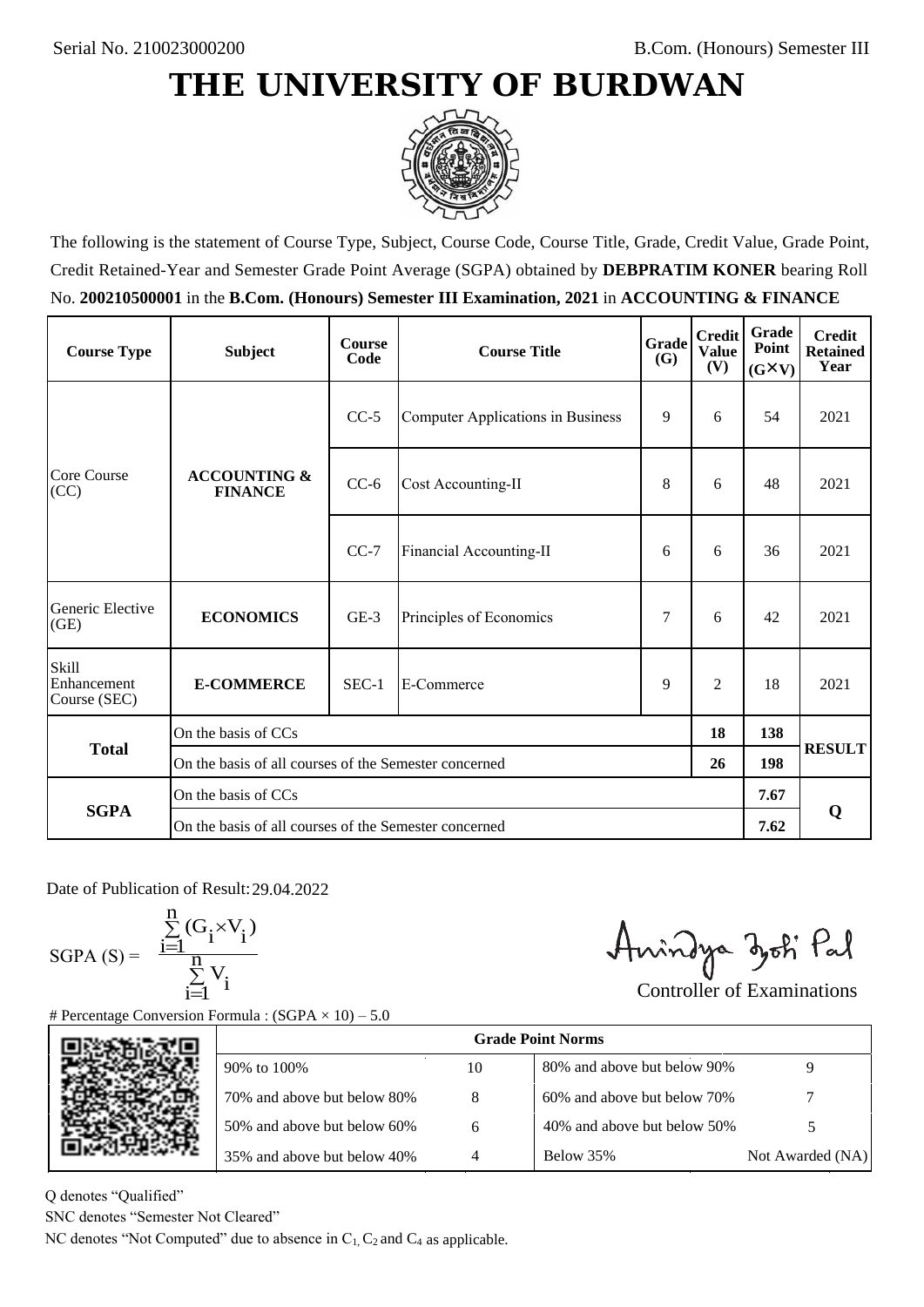## **THE UNIVERSITY OF BURDWAN**



The following is the statement of Course Type, Subject, Course Code, Course Title, Grade, Credit Value, Grade Point, Credit Retained-Year and Semester Grade Point Average (SGPA) obtained by **SUMITA MAJHI** bearing Roll No. **200210500002** in the **B.Com. (Honours) Semester III Examination, 2021** in **ACCOUNTING & FINANCE**

| <b>Course Type</b>                   | <b>Subject</b>                                        | <b>Course</b><br>Code             | Grade<br><b>Course Title</b><br>(G) |   | <b>Credit</b><br><b>Value</b><br>(V) | Grade<br>Point<br>$(G\times V)$ | <b>Credit</b><br><b>Retained</b><br>Year |
|--------------------------------------|-------------------------------------------------------|-----------------------------------|-------------------------------------|---|--------------------------------------|---------------------------------|------------------------------------------|
| Core Course<br>(CC)                  | <b>ACCOUNTING &amp;</b><br><b>FINANCE</b>             | $CC-5$                            | Computer Applications in Business   | 6 | 6                                    | 36                              | 2021                                     |
|                                      |                                                       | $CC-6$                            | Cost Accounting-II                  |   | 6                                    | 36                              | 2021                                     |
|                                      |                                                       | $CC-7$                            | Financial Accounting-II             | 7 | 6                                    | 42                              | 2021                                     |
| Generic Elective<br>(GE)             | <b>ECONOMICS</b>                                      | $GE-3$<br>Principles of Economics |                                     | 6 | 6                                    | 36                              | 2021                                     |
| Skill<br>Enhancement<br>Course (SEC) | <b>E-COMMERCE</b>                                     | $SEC-1$<br>E-Commerce             |                                     | 8 | 2                                    | 16                              | 2021                                     |
| <b>Total</b>                         | On the basis of CCs                                   |                                   |                                     |   |                                      | 114                             |                                          |
|                                      | On the basis of all courses of the Semester concerned |                                   |                                     |   | 26                                   | 166                             | <b>RESULT</b>                            |
|                                      | On the basis of CCs                                   |                                   |                                     |   |                                      | 6.33                            | Q                                        |
| <b>SGPA</b>                          | On the basis of all courses of the Semester concerned |                                   |                                     |   |                                      | 6.38                            |                                          |

Date of Publication of Result: 29.04.2022

 $SGPA(S) =$ 

$$
\frac{\sum\limits_{i=1}^{n} (G_i \times V_i)}{\sum\limits_{i=1}^{n} V_i}
$$

Amindya zoti Pal

| ate of Publication of Result: 29.04.2022<br>GPA (S) = $\frac{\sum_{i=1}^{n} (G_i \times V_i)}{\sum_{i=1}^{n} V_i}$ | Percentage Conversion Formula : $(SGPA \times 10) - 5.0$                          |    | Aningya zoti Pal            | <b>Controller of Examinations</b> |  |  |
|--------------------------------------------------------------------------------------------------------------------|-----------------------------------------------------------------------------------|----|-----------------------------|-----------------------------------|--|--|
|                                                                                                                    | <b>Grade Point Norms</b>                                                          |    |                             |                                   |  |  |
|                                                                                                                    | 90% to 100%                                                                       | 10 | 80% and above but below 90% | 9                                 |  |  |
|                                                                                                                    | 70% and above but below 80%                                                       | 8  | 60% and above but below 70% |                                   |  |  |
|                                                                                                                    | 50% and above but below 60%                                                       | 6  | 40% and above but below 50% | 5                                 |  |  |
|                                                                                                                    | 35% and above but below 40%                                                       | 4  | Below 35%                   | Not Awarded (NA)                  |  |  |
| denotes "Qualified"<br>NC denotes "Semester Not Cleared"                                                           | C denotes "Not Computed" due to absence in $C_1$ , $C_2$ and $C_4$ as applicable. |    |                             |                                   |  |  |

Q denotes "Qualified"

SNC denotes "Semester Not Cleared"

NC denotes "Not Computed" due to absence in  $C_1$ ,  $C_2$  and  $C_4$  as applicable.